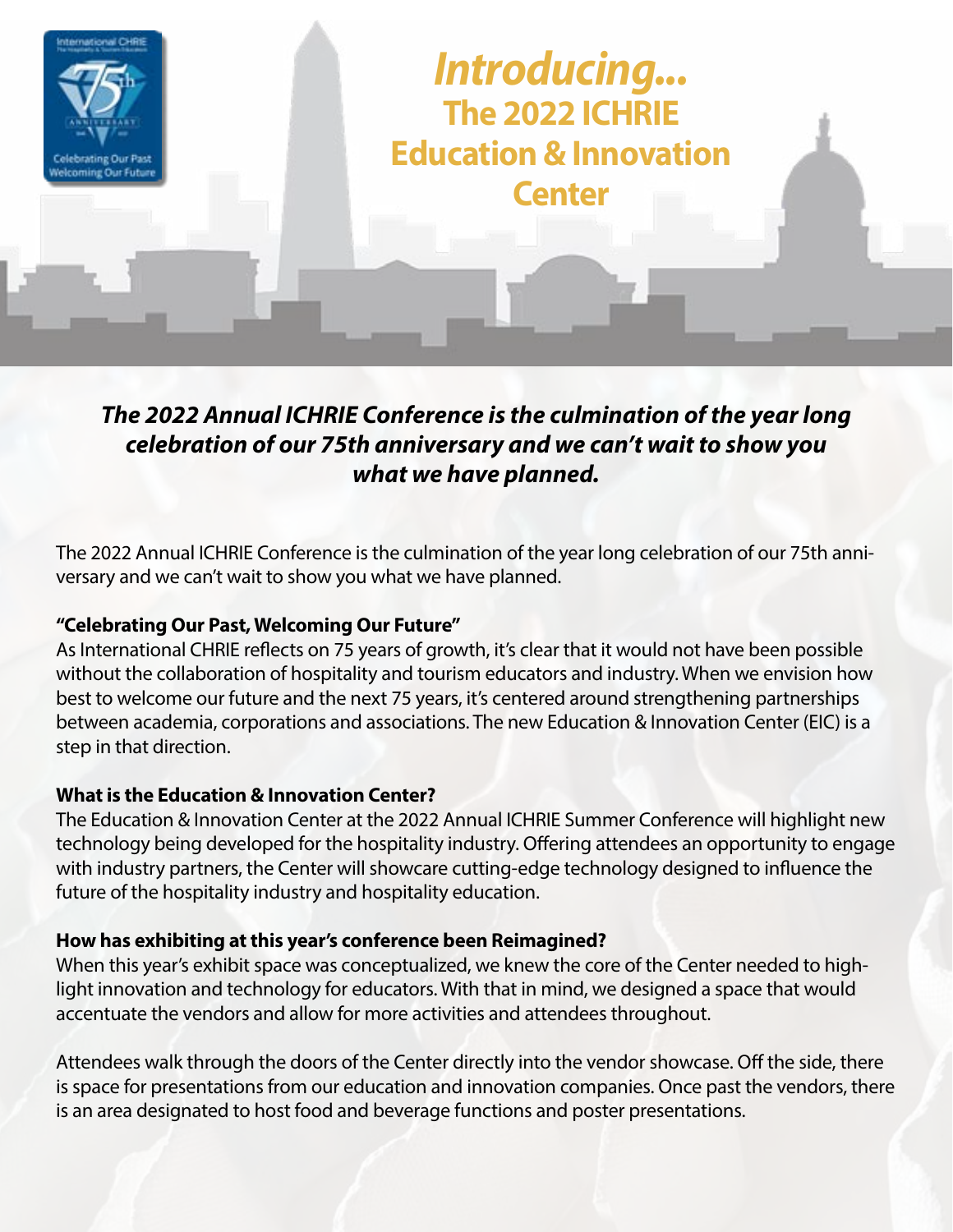This year we also moved away from traditional booth set ups. Each vendor\* will have a draped high boy table with a chair in an area of approximately 6' x 6' to set up. There won't be sides or a back, but will be open 360-degrees around for views from all sides for more interaction with attendees. We hope you will join our excitement and prepare to host a creative space. If you need ideas, we are happy to brainstorm with you!

*\*Vendors in the Publisher's Place will have a space approximately 10' x 10' with one (1) chair. There won't be sides, but may back up to a wall. We understand you have many materials, and hope to accommodate that as much as possible.*

### **What you can expect as part of the Education & Innovation Center**

With three (3) days scheduled, there will be something for everyone! You will have face-to-face access to the attendees as they are welcomed to the Center for technology demonstrations, lunches, poster sessions, Career Fair, book signings at Publisher's Place, CHRIE FutureFund™ events, Collaboration Corners and more!

#### **Education & Innovation Center Schedule of Events**

Designed to Maximize Exposure and Network with Your Audience

*Wednesday, 3 August 2022* 5-6pm: Vendor Move-in (Innovation Showcase Partners only) 6pm-8pm: 2022 ICHRIE Conference Welcome Reception

*Thursday, 4 August 2022* 7am-11am: Vendor Move In 11:30am: Center opens for the day 12:00-1:00pm: Lunch in the Center 1:00pm-2:00pm: Poster Sessions in the Center 2:00pm: Center closes for day

*Friday, 5 August 2022* 11:30am: Center opens for the day 12:00-1:00pm: Lunch in the Center 1:00pm-2:00pm: Poster Sessions in the Center 2:00pm: Center closes for day

*Saturday, 5 August 2022* 11:30am: Center opens for day 12:00-1:00pm: Lunch in the Center 1:00pm-2:00pm: Poster Sessions in the Center 2:00pm: Center closes 2:00pm-5:00pm: Vendor move out

*\*Dates and times subject to change*

#### **What does my Vendor Package Include?\*\***

One (1) draped high boy table with one (1) chair\* One (1) full conference registration Option to host a 20-minute presentation in the Center about your product or company (approved schedule will be shared one week before opening) Complimentary listing with logo, company description and contact details in the conference app Opportunity for outreach to attendees through conference app Double-sided table top sign with vendor name Free wifi in the Center

*\*\* Encore through the hotel will handle additional electrical or other technology needs for vendor displays. \*Vendors for Publisher's Place will have an area approximately 10' x 10' with one (1) draped 6' table and one (1) chair.* 

**The 2022 ICHRIE Education & Innovation Center will be the hub of activity for all three (3) days of the conference offering innumerable opportunities to promote your brand and product, build relationships and push your recruiting levels to the next level. Join us for "Celebrating the Past, Welcoming the Future."**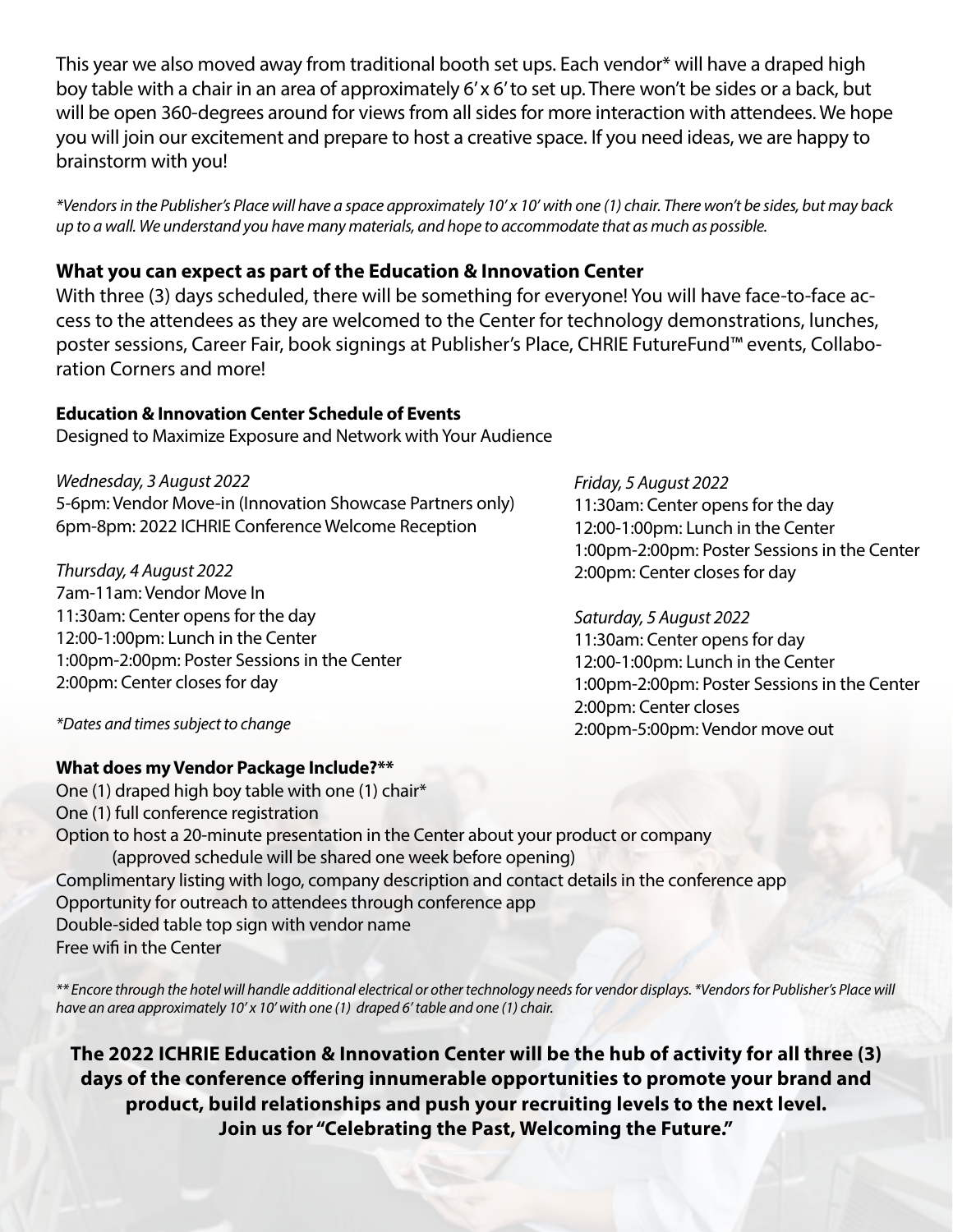#### **2022 Annual ICHRIE Conference presenting the Education & Innovation Center**

International CHRIE

Exhibit Space Application and Contract

| <b>EXHIDIC Space Application and Contract</b>                                                                                                                                                                                                                                                                                                                                                                                                                                                                                                                                                                                                                                                                      |                                       |                        |                             |                                              | тна элементалту бы Тошпант Есвионики                                                                                                                   |
|--------------------------------------------------------------------------------------------------------------------------------------------------------------------------------------------------------------------------------------------------------------------------------------------------------------------------------------------------------------------------------------------------------------------------------------------------------------------------------------------------------------------------------------------------------------------------------------------------------------------------------------------------------------------------------------------------------------------|---------------------------------------|------------------------|-----------------------------|----------------------------------------------|--------------------------------------------------------------------------------------------------------------------------------------------------------|
| <b>Participating Company</b>                                                                                                                                                                                                                                                                                                                                                                                                                                                                                                                                                                                                                                                                                       |                                       |                        |                             |                                              |                                                                                                                                                        |
| Contact                                                                                                                                                                                                                                                                                                                                                                                                                                                                                                                                                                                                                                                                                                            |                                       |                        |                             |                                              | <b>NNIVERSARY</b>                                                                                                                                      |
| Address 1                                                                                                                                                                                                                                                                                                                                                                                                                                                                                                                                                                                                                                                                                                          |                                       |                        |                             |                                              | <b>ZOZY</b>                                                                                                                                            |
| Address <sub>2</sub>                                                                                                                                                                                                                                                                                                                                                                                                                                                                                                                                                                                                                                                                                               |                                       |                        |                             |                                              | <b>Celebrating Our Past</b><br><b>Welcoming Our Future</b>                                                                                             |
| City                                                                                                                                                                                                                                                                                                                                                                                                                                                                                                                                                                                                                                                                                                               | <b>State</b>                          |                        |                             | Zip                                          | Province/Country                                                                                                                                       |
|                                                                                                                                                                                                                                                                                                                                                                                                                                                                                                                                                                                                                                                                                                                    |                                       |                        |                             |                                              |                                                                                                                                                        |
| Telephone (with Country Code)                                                                                                                                                                                                                                                                                                                                                                                                                                                                                                                                                                                                                                                                                      | Email                                 |                        |                             |                                              |                                                                                                                                                        |
| <b>Website URL</b>                                                                                                                                                                                                                                                                                                                                                                                                                                                                                                                                                                                                                                                                                                 |                                       |                        |                             |                                              |                                                                                                                                                        |
|                                                                                                                                                                                                                                                                                                                                                                                                                                                                                                                                                                                                                                                                                                                    |                                       |                        |                             |                                              | List specific companies you do not want to be near, limit four companies. Show Management will try, but cannot guarantee, to accommodate this request. |
|                                                                                                                                                                                                                                                                                                                                                                                                                                                                                                                                                                                                                                                                                                                    |                                       |                        | $\overline{2}$              | 3                                            |                                                                                                                                                        |
| <b>Exhibit Contract Conditions/Rules &amp; Regulations</b>                                                                                                                                                                                                                                                                                                                                                                                                                                                                                                                                                                                                                                                         |                                       |                        |                             |                                              |                                                                                                                                                        |
|                                                                                                                                                                                                                                                                                                                                                                                                                                                                                                                                                                                                                                                                                                                    | <b>Member Rate</b>                    | <b>Non-Member Rate</b> |                             |                                              | <b>Requested for 20-Minute Presentation</b>                                                                                                            |
| Showcase Display                                                                                                                                                                                                                                                                                                                                                                                                                                                                                                                                                                                                                                                                                                   | \$2,250                               | \$2,550                |                             | Day:                                         | Thursday / Friday / Saturday                                                                                                                           |
| Publishers' Place Table                                                                                                                                                                                                                                                                                                                                                                                                                                                                                                                                                                                                                                                                                            | \$2,250                               | \$2,550                |                             | Time:                                        | 12:00pm / 12:30pm / 1:00pm / 1:30pm                                                                                                                    |
| Innovation Showcase Partner*                                                                                                                                                                                                                                                                                                                                                                                                                                                                                                                                                                                                                                                                                       | contact Amie Grayson for more details |                        |                             |                                              |                                                                                                                                                        |
| (It is specifically noted that the terms and conditions throughout this agreement are binding on both sides.)<br>We have enclosed full payment on the above exhibit space. A 50% refund will be made for booth space cancelled prior to<br>15 June 2022.                                                                                                                                                                                                                                                                                                                                                                                                                                                           |                                       |                        |                             |                                              |                                                                                                                                                        |
| <b>Make All Check Payable to:</b>                                                                                                                                                                                                                                                                                                                                                                                                                                                                                                                                                                                                                                                                                  |                                       |                        | <b>Credit Card Payments</b> |                                              |                                                                                                                                                        |
| <b>International CHRIE</b><br>2810 North Parham Road, Suite 230<br>Richmond, Virginia USA 23294                                                                                                                                                                                                                                                                                                                                                                                                                                                                                                                                                                                                                    |                                       | □ MasterCard           |                             | $\Box$ VISA $\Box$ Discover Card $\Box$ AMEX |                                                                                                                                                        |
| Telephone: 01 (804) 346-4800<br>FAX: 01 (804) 346-5009                                                                                                                                                                                                                                                                                                                                                                                                                                                                                                                                                                                                                                                             |                                       |                        | Name on card                |                                              |                                                                                                                                                        |
| We, the undersigned, do hereby apply for the reservation of exhibit<br>space in 2022 ICHRIE Annual Conference. We understand this application<br>becomes a binding agreement between ICHRIE and the undersigned<br>exhibitor when accepted by Management. We agree to abide by the<br>General Information, Rules and Regulations on the reverse side, the<br>Exhibitor Information and Services Manual, and such additional rules<br>and regulations as may be adopted by Management. We understand<br>that exhibit space allocation shall be at the discretion of Management.<br>Cancellations, in whole or in part, must be made in writing and are subject<br>to cancellation fees as outlined on reverse side. |                                       |                        | Card Number                 |                                              |                                                                                                                                                        |
|                                                                                                                                                                                                                                                                                                                                                                                                                                                                                                                                                                                                                                                                                                                    |                                       |                        | <b>Expiration date</b>      |                                              | Security Code                                                                                                                                          |
|                                                                                                                                                                                                                                                                                                                                                                                                                                                                                                                                                                                                                                                                                                                    |                                       |                        | <b>Billing address</b>      |                                              |                                                                                                                                                        |
|                                                                                                                                                                                                                                                                                                                                                                                                                                                                                                                                                                                                                                                                                                                    |                                       |                        | City                        |                                              | State/Province                                                                                                                                         |
| Company Official                                                                                                                                                                                                                                                                                                                                                                                                                                                                                                                                                                                                                                                                                                   |                                       |                        |                             |                                              |                                                                                                                                                        |
| <b>Title</b>                                                                                                                                                                                                                                                                                                                                                                                                                                                                                                                                                                                                                                                                                                       |                                       |                        | Zip/Postal Code             |                                              | <b>Phone Number</b>                                                                                                                                    |
| <b>Printed Name</b>                                                                                                                                                                                                                                                                                                                                                                                                                                                                                                                                                                                                                                                                                                |                                       |                        | Signature                   |                                              | Date                                                                                                                                                   |
| Accepted By                                                                                                                                                                                                                                                                                                                                                                                                                                                                                                                                                                                                                                                                                                        | Date                                  |                        |                             |                                              |                                                                                                                                                        |